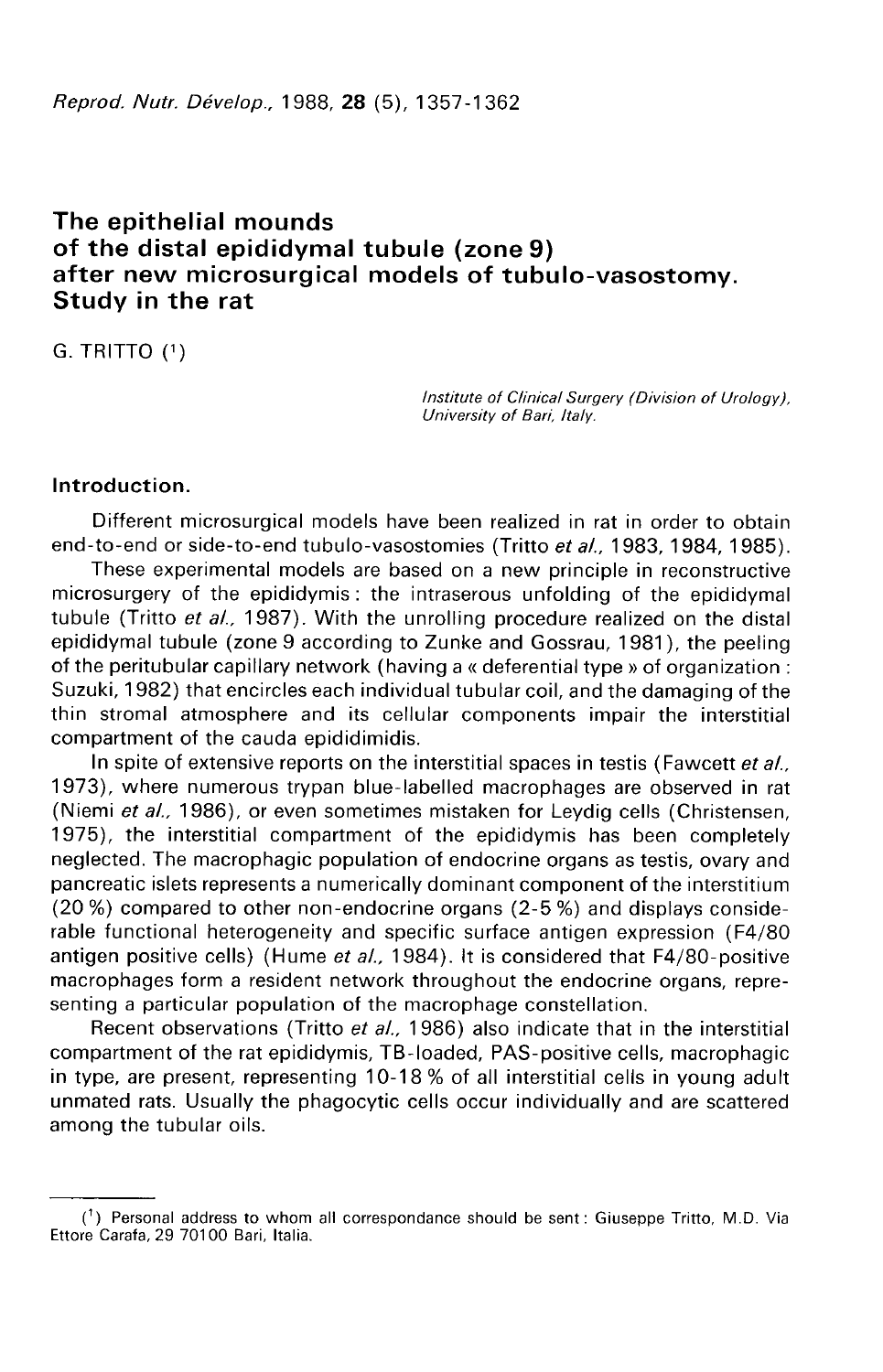The spermatic granulomatous reaction developing around the site of tubulodeferential anastomosis after the above-mentioned microsurgical models evokes a new histo-pathological lesion of the epididymal epithelium, involving the interstitial macrophagic population described in this work.

### Material and methods.

Three-month old unmated male Wistar albino rats, weighing 300 mg, were submitted to (1) end-to-end tubulo-vasostomy after intraserous proximal hemideferentectomy or subtotal deferentectomy, (2) side-to-end tubulo-vasostomy after intraserous proximal hemideferentectomy with the epididymal loop constituted by afferent and efferent branches.

In all these models we used the unfolding procedure of the distal epididymal tubule and its transposition into the serous coat of the vas deferens.

Rats were injected intraperitoneally with  $1\%$  (v/v) trypan blue solution before sacrifice to quantify the distribution of resident interstitial macrophagic cells of the testis and the epididymis on seriated histological sections in O.M. Semithin sections, obtained after fixation in 1 % Os0 and inclusion in Epon 812, were stained with toluidine blue, toluidine blue-pironine, PAS, Alcian Blue. Ultrathin sections, stained with uranyl acetate and lead citrate, were examined in a Zeiss EM 109 electron microscope at 80 kv.

### Results.

The spermatic granulomatous reaction that developed on the anastomotic site of tubulo-vasostomies plugged the lumen in the initial phase, but canalized itself in a period of 1 -3 months.

The spermatic granuloma evoked the macrophagic reaction in the wall of the epididymal tubule throughout mobilization of the interstitial resident macrophages ; the lymphatic channels of the serous coat of the removed vas deferens were enlarged : the engorgement of lymphatic sinusoids with immune cells and the margination of macrophages were common findings in this anatomo-pathological experimental situation.

In transverse sections the epithelium of the distal epididymal tubule presented a festooned appearance caused by particular epithelial formations, for the first time called « epididymal epithelial mounds » (bourgeons épithéliaux) (fig. 1). These epithelial hillocks had a central core supporting compact and spongy configurations : the compact aspect was characterized by close contact of the stored-up cells, while in the spongy aspect large intercellular spaces were evident. In the compact mound, the cellular population of the central core was represented to a great extent by clear cells in different stages of maturation and differentiation, with scanty cells of the immune response (fig. 2) ; in the spongy mound we found only macrophagic cells organized into intraepithelial macrophagic rosettes : the PAS-positive phagocitic elements were disposed all around degenerating cells and appeared to be engulfed by cellular components and epithelial debris (fig. 3).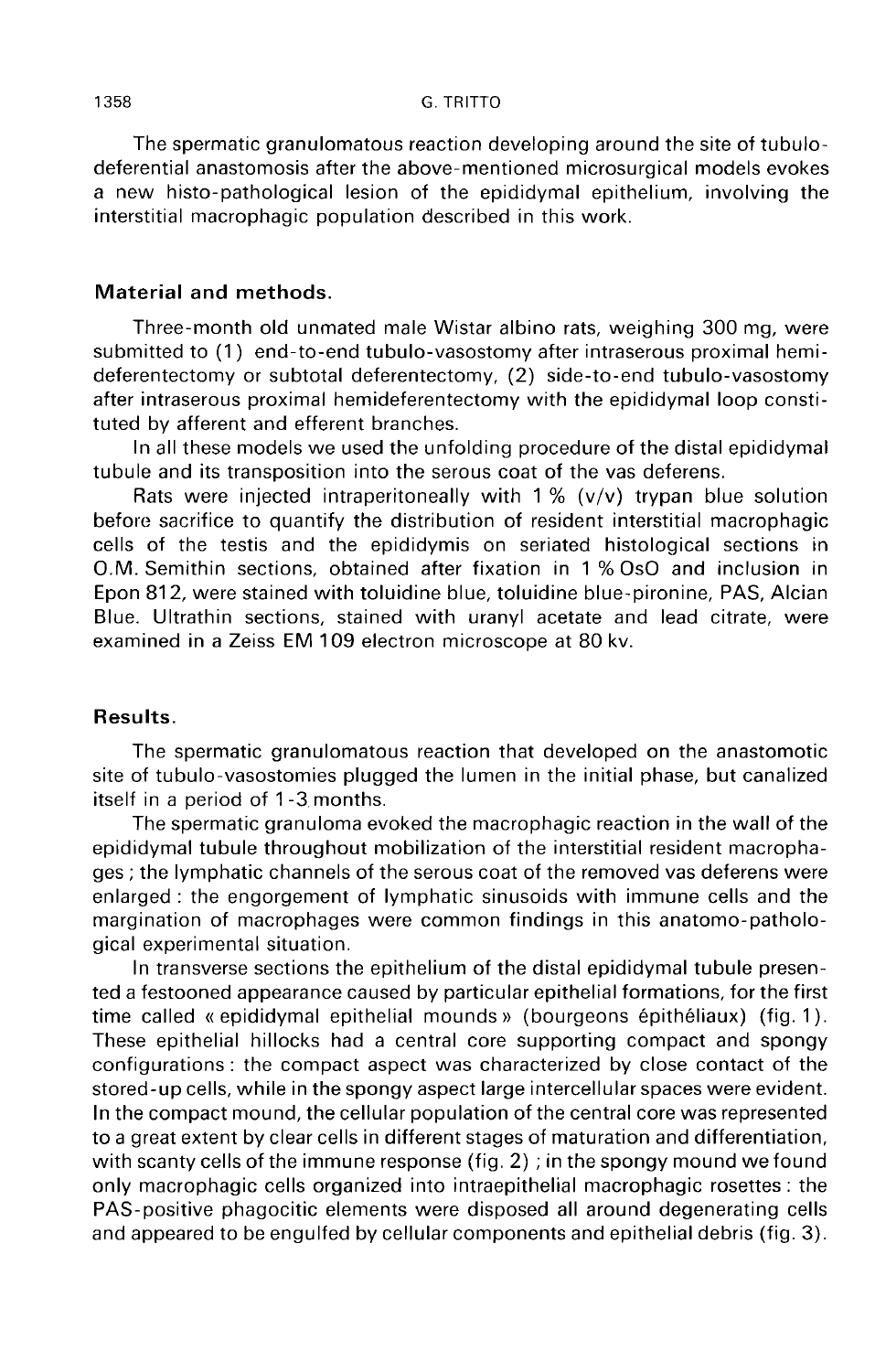

FIG. 1. — Typical epididymal epithelial mound. Semithin section. Toluidine blue-pronine staining.<br>FIG. 2. — Ultrastructure of a compact mound.<br>FIG. 3. — Macrophagic cells assembled in intraepithelial rosettes.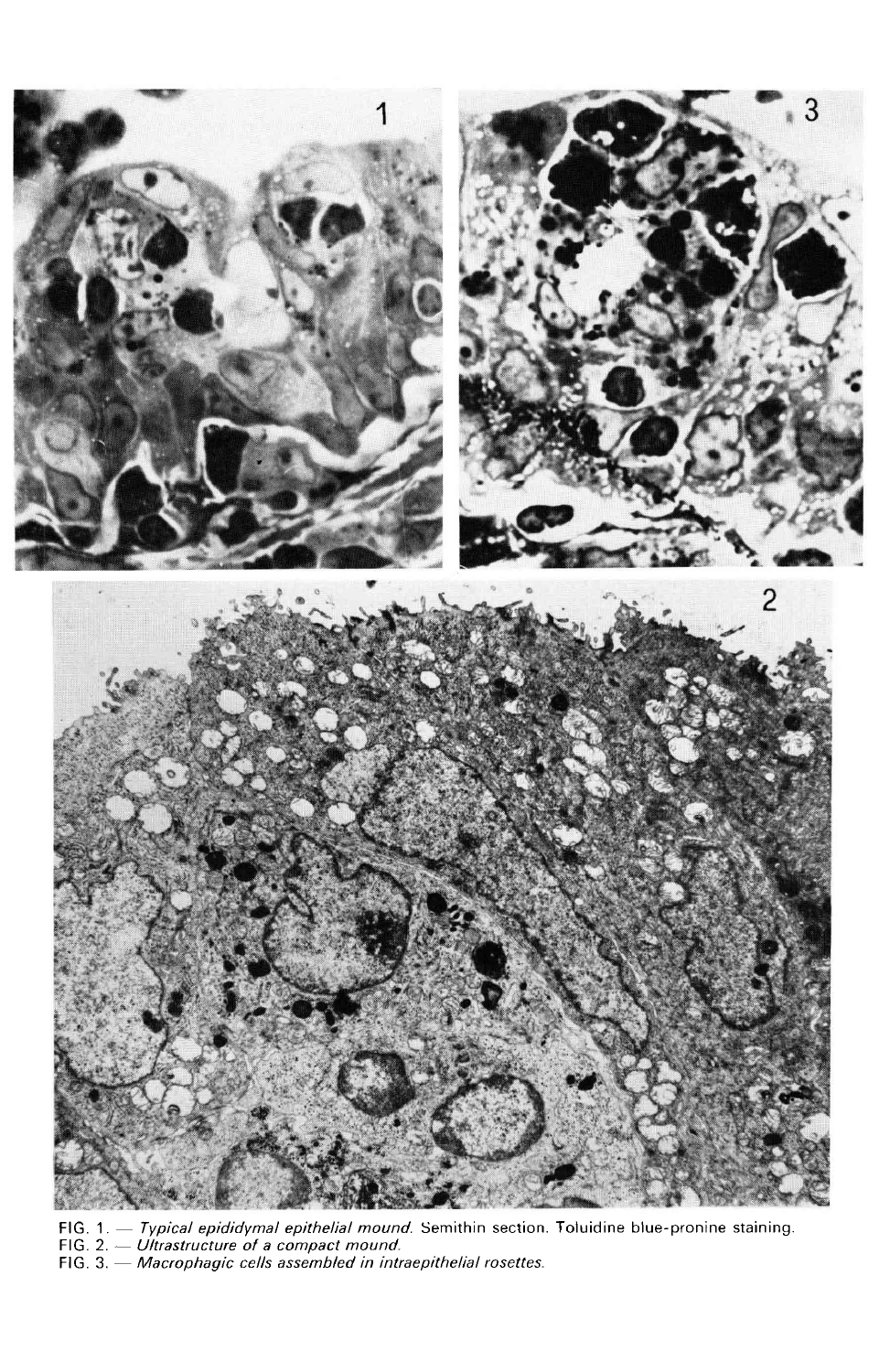All phases of the progression of the rosettes from the basal membrane to the apical surface of the epithelium were observed : the focal and progressive rise of the epithelium into a mound, the dislocation of the principal cells that were displaced and compressed along the cellular body and lateral surfaces by the rosettes, the disruption of the apical junctions that continued to maintain the continuity of the epithelium cover until the rosette exploded into the lumen filled with macrophagic cells in degeneration (round cells).

## Discussion.

Taking into account that the epididymis possesses a conspicuous resident macrophagic population (10-18 % of all interstitial cells), when an inflammatory chronic reaction as a spermatic granuloma is established along the epididymal tubule a considerable immune response can be expected. A strict interrelationship between the activation and mobilization of interstitial macrophagic cells and the modification of the organization and distribution of the different types of cells of the epididymal epithelium can be hypothesized.

The contemporary presence of lymphocytes and macrophages in the large lymphatic sinusoids of the deferential serous coat and their margination for migration were a result of the focal-immune response. The permeation of the epithelium with macrophages, lymphocytes and heterophils sustains the intraepithelial organization into mounds. The focal epithelial mounds express reactive (immunological) and adaptive (proliferative) responses to segmental obstruction of the lumen. In the distal epididymal epithelium principal (stereociliated), clear (holocrine) and basal cells are classically distributed. The renewal of clear cells is an object of debate, but, independently of their role and specific activity, the cycle of renewal proposed by Martan and Risley in 1963 in mated and unmated rats represents a guide for interpreting the different stages of maturation, the secretory cycle and the degranulation process with the loss of clear cell granular PAS-positivity. Focal growing mounds are reported to appear along the proximal vas deferens after vasectomy (Cooper et Hamilton, 1977) and Flickinger (1972) affirms that « alteractions after vasectomy consisted mainly of an accelerated accumulation of large masses of membranous material in certain columnar cells of the cauda epididymidis. These cells have been referred to as « clear », « foamy », « holocrine » and « light » cells by different authors ».

In our experiments all the rats were unmated before the operation and then isolated without being exposed to female or sexual stimulus : the epithelium reacted to the organization of spermatic granuloma with an accelerated turnover of clear cells that appear immature, partially degranulated with faint PASpositivity and stratified into focal aggregates ; the compact aspect of the epithelial mounds seems to express the perturbation of clear cell turnover in response to a chronic stimulus : the immune response occurred all during the permeation of the epithelium with macrophagic cells which aggregated into intraepithelial rosettes that continuously spilled into the lumen.

The cleaning function (le nettoyage) of the mobilized macrophagic cells was to return the epithelium to its normal appearance.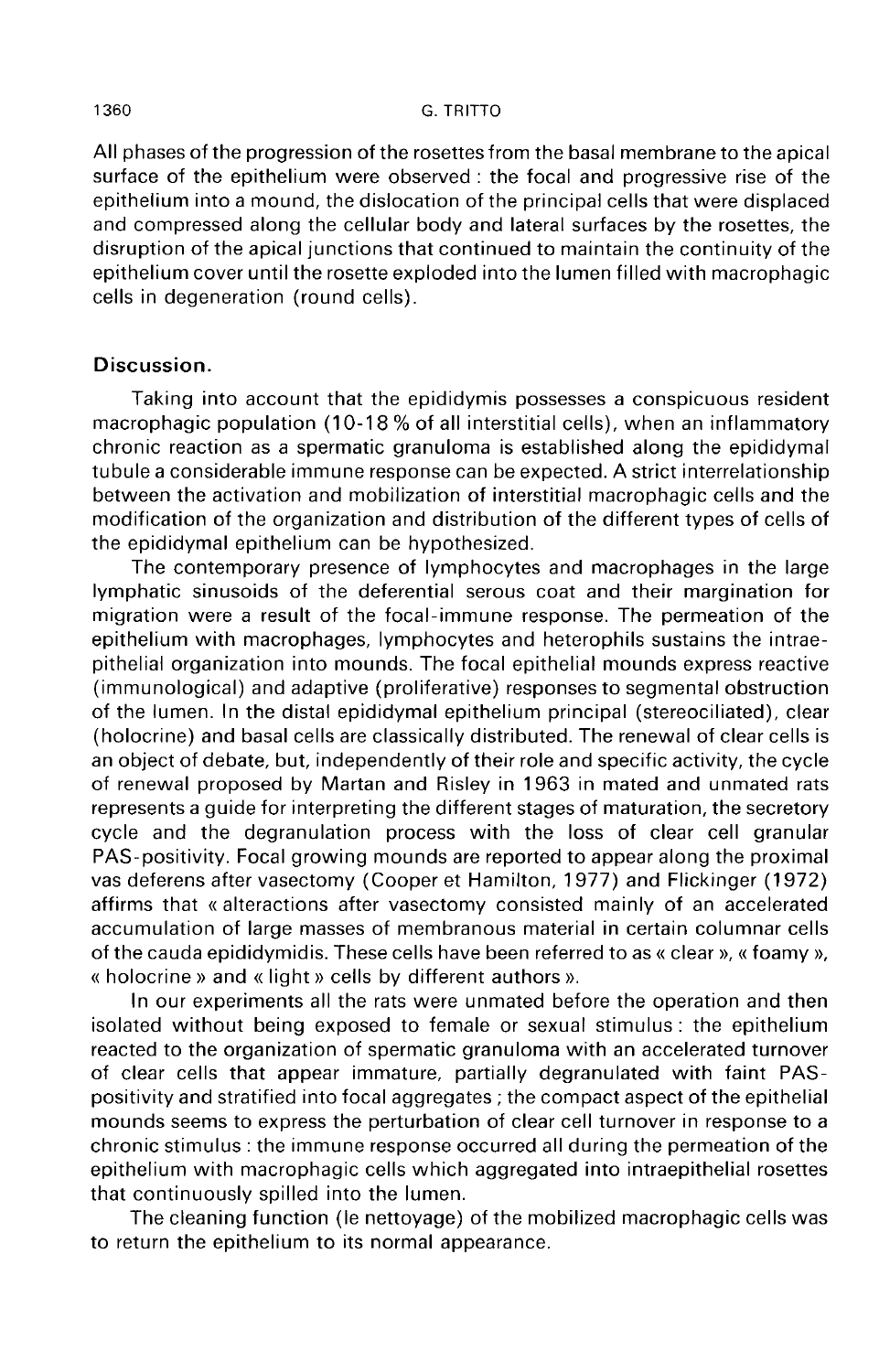## Conclusion.

In the presence of a perturbating chronic stimulus at the level of the epididymal wall with partial obstruction (as a spermatic granuloma) the epididymal epithelium reacts with a consistent involvement of the clear cells and of the interstitial resident macrophagic population : the accelerated turnover of the clear cells represents the *primum movens* in the compact aspect of epithelial mound organization ; the subsequent permeation of the epithelium with PAS-positive macrophagic cells is responsible for the organization into focal intraepithelial macrophagic rosettes that disrupt the epithelium, producing its spongy aspect and then exploding into the lumen, bringing the epithelium back to its normal configuration.

This newly described function of epithelium cleaning, sustained by the epididymal resident macrophagic population, permits the normal turnover of the cellular components to be reestablished and contributes to the recanalization process after complex microsurgical tubulo-vasostomies.

5<sup>e</sup> Congrès de la Société d'Andrologie<br>de langue française, Paris, décembre 1987.

#### Résumé. Les bourgeons épithéliaux dans le tubule épididymaire distal (zone 9) après différentes techniques de microchirurgie épididymo-déférentielle chez le rat.

Après microchirurgie épididymo-déférentielle chez le rat, les réactions histo-pathologiques du compartiment interstitiel de l'épididyme et de la paroi du tractus épididymaire de la zone 9, selon la technique de Zunke et Gossrau, montrent une mobilisation très active des cellules phagocytaires interstitielles. Elles paraissent participer à la formation de bourgeons épithéliaux particuliers, rencontrés spécialement dans les cas de réaction granulomateuse au niveau de l'anastomose. Les bourgeons montrent des aspects compacts et spongieux. Contrairement aux bourgeons compacts, les bourgeons spongieux présentent dans le centre des rosettes macrophagiques constituées par des cellules positives au PAS. La présence de la réaction granulomateuse au niveau de l'anastomose tubulo-déférentielle active la mobilisation et la réponse des macrophages interstitiels de l'épididyme ; ces cellules participent à l'organisation des bourgeons spongieux avec fonction de nettoyage de l'épithélium ; au contraire les bourgeons compacts représentent probablement une perturbation du renouvellement des cellules épithéliales.

#### References

- CHRISTENSEN A. K., 1975. Leydig cells, 57-94. In GREEP R. O., ASWOOD E. B., Handbook of physiology, Section 7, vol. 5, Am. Physiol. Soc., Washington D.C.
- COOPER T. G., HAMILTON D. W., 1977. Observations on destruction of spermatozoa in the cauda epididymidis and proximal vas deferens of non-seasonal male mammals. Am. J. Anat., 149, 93-110.
- FAWCETT D. W., NEAVES W. B., FLORES M. N., 1973. Comparative observations on intertubular lymphatics and the organization of the interstitial tissue of the mammalian testis. Bio/. Reprod., 9, 500-532.
- FLICKINGER C. J., 1972. Alterations in the fine structure of the rat epididymis after vasectomy. Anat. Rec.. 173, 277-300.